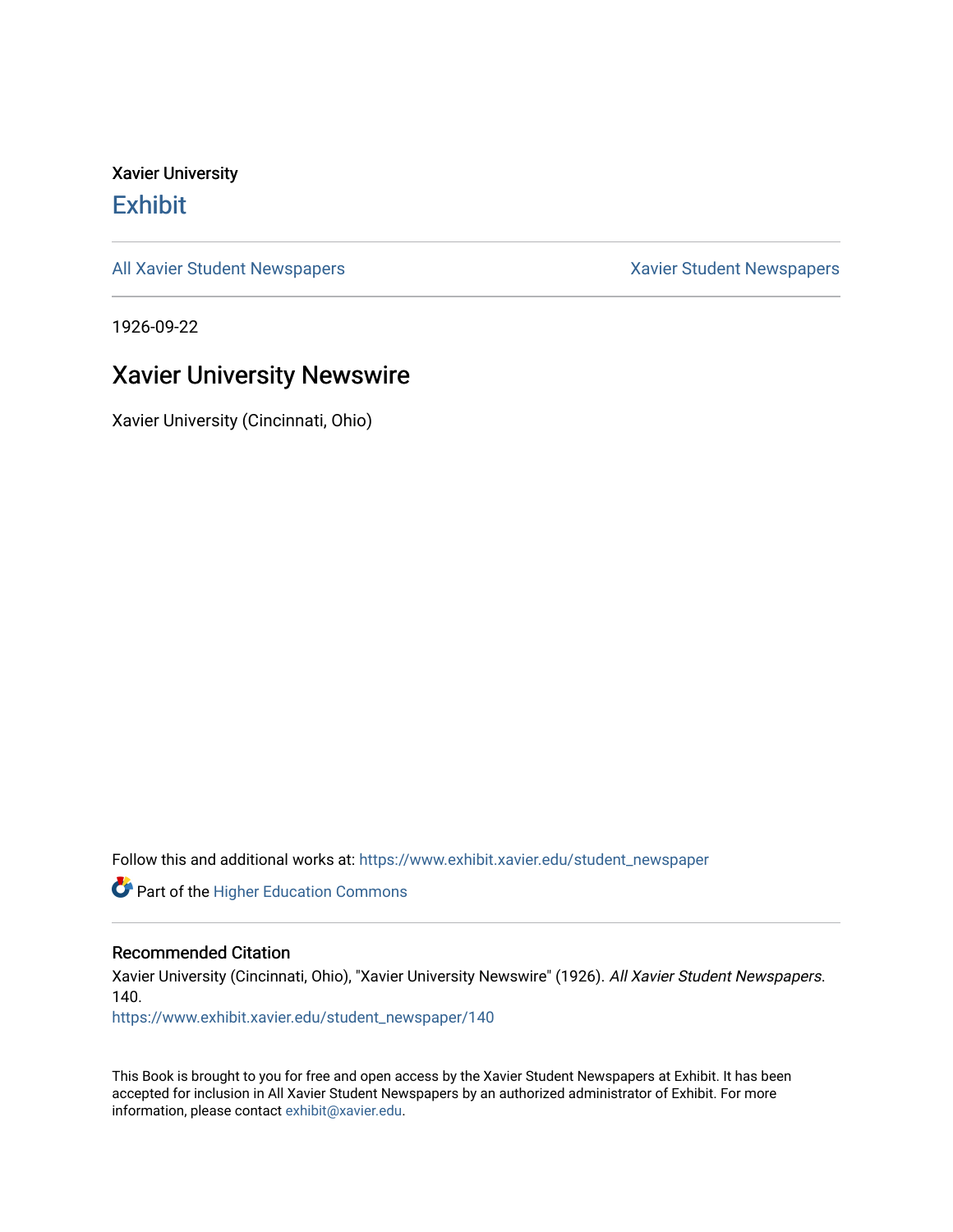## I *u.y^'tAl-rA* **- '!>** *{^\^^y^.hf^* ^.0^'r.,.^^''" THE XAVERIAN NEWS *Published Weekly by Students of St. Xavier College*

VOL. XII CINCINNATI, WEDNESDAY, SEPTEMBER 22, 1926 No. 1. No. 1.

## **XAVIER WARRIORS ARE READY FOR FIRST GRID TEST**

## **FINE PROSPECTS**

#### FOR 1926 FOOTBALL SEASON

The St. Xavier College "Musketeer" football squad inaugurated the season of 1926 with the initial practice on September 13th. The call of Coach Meyer was answered by over fifty sturdy aspirants, in addition to the fourteen remaining letter men of last year.

The coaching staff has been increased by the return of Jerry Jones, the Musketeer line coach of 1922 and 1923. It will be recalled that Jones gathered his football knowledge and made his letter at Notre Dame University, having been there at the same time as head coach Joe Meyer. Coach John Noppenberger, who tutored St. Xavier's line forces last season, has re' turned after having undergone a major operation during the summer. In addition to these, the candidates will be aided by Dr. Wesley Furste, team physician, and Harold "Buck" Greene, trainer.

The fourteen letter men of last season are headed by Captain Herb Rapp. He is one of the most brilliant centers ever to wear the Musketeer colors. Last year, "Hub" was honored with the Musketeer Legion of Honor trophy. In addition to

(Continued on Page 2)

### **ALUMNUS AND FRIEND**

#### **OF ST. XAVIER'S PASSED AWAY DURING THE SUMMER**

Dr. Ancel C. Minor, who graduated from St. Xavier College in 1905, died on July 5, 1926. Dr. Minor was a fervent friend of St. Xavier College and especially of the young graduates of that college. He was one of the most ardent rooters of whom our "Alma Mater" can boast. In his own day. Dr. Minor was as fine a football player as this college saw.

Dr. Minor was a widely known dentist. He graduated from Ohio Dental College, practicing first in Detroit, Mich.,. only to return to Cincinnati, where he soon developed a great reputation.

It is only with the greatest sadness that we refer to Dr. Minor's death. The entire student body and faculty of the college extend sincerest sympathy to the family of Dr. Minor. Requiescat in peace.

#### CALENDAR

Sept. 22---First Issue of News. Sept. 23—Freshman Sodality Meets at Library Chapel.

Sept. 24—Sophomore Senior Sodality Meets at Library Chapel. Sept. 25—St. Xavier College vs. Cedarville College at Corcoran

Field, at 2:30. Sept. 27—Masque Society Meets in Room 10 at Noon Debating Society Meets at 1:35 in Room 10.

#### **MONOGRAMS OF OTHER**  SCHOOLS **TABOO ON CAMPUS**

A hard and fast rule which was bearing monogram letters of any prep-schools or colleges other than St. Xavier are banned on the college campus will be enforced this year. Sweaters of St. Xavier High School are included in the ban.

### **School of Education Announces Courses**

The announcement of the School of Education, conducted on Saturday mornings and weekday afternoons, at the High School building, Seventh and Sycamore streets, has been issued. Courses will be offered in Economics, Education, Psychology, History, English, ' French, Greek, Latin, Mathematics, Library Science, Hygiene and Spanish.

One Master Degree and forty Bachelor Degrees were conferred by this department in August. Many normal diplomas were also issued.

inaugurated last year, that sweaters Rev. George Kister, S. J., is Dean. The faculty of this school includes members of the Liberal Arts faculty. He also announced the gift of forty-eight volumes to the new library. They were donated by Mr. Geo. E. Mills, an Attorney-at-Law, 714-715 Mercantile Library Building of this city.

*COLLEGE WILL PRODUCE A PLAY* 

**BEFORE CHRISTMAS** 

**TO DIRECT** 

Initial preparations for the production of "The Rivals," by Robert Brinsley Sheridan, were made at the first meeting of the Masque Society,

held this week. No definite date has

Rev. John F. Walsh, S. J., faculty director of the Masque Society, who was responsible for the success of the "Merchant of Venice" last year, will supervise the staging of "The

An innovation in the college theatricals will be introduced in the production of "The Rivals" in that all the stage settings and lighting effects will be designed and built by mem-

All students of the College are elligible to become members of the Masque Society and take part in the play either as members of the cast or the

bers of the Masque Society.

technical or business staff.

of the comedy.

Rivals<sup>y</sup>

REV. XAVIER SUTTON DIED ON JULY 29, 1926

Rev. Xavier Sutton, who graduated from St. Xavier College in 1874, died during the past summer. Father Sutton was a renowned member of the Catholic Order of Passionist Fathers. Rev. Sutton was a great orator, was rector of the Passionist Congregations in Baltimore and Chicago, and held the office of Provincial Consultor from 1914 until 1917. St. Xavier College sends its sincerest sympathy to the family of Father Sutton.

#### SUMMERTIME CLAIMS ANOTHER XAVIER GRADUATE

Frank J. Moorman, '80, died at his home on McMillan Street, June 19, Mr. Moorman was a great friend of St. Xavier College in addition to his being an Alumnus. He was also one of Cincinnati's greatest lawyers. May he rest in peace.

**Can Boast of Fine** 

Stabley A. Hittner, B. C. S., C. P. A., lecturer on accounting; Raymond F. Hodges, A. B., B S, lecturer on credits and collections; Wirt D. Hord, lecturer on investments; Patrick T. Kilgariff, lecturer on transportation; George R. Lamb, C. P. A., special lecturer on acounting; Rev. Charles A. Meehan, S. J., lecturer on psychology; James A. Miller, C. P. A., special lecturer on accounting; William H. Moeller, lecturer on accounting; Edward P. Moulinier, A. M., LL. B., lecturer on negotiable instruments; Ren Mulford, Jr., lecturer on advertising and salesmanship; J. O. O'Connell, A. B., LL. B., lecturer on business English and public speaking; Joseph O'Meara, A. B., LL. B., lecturer on corporations; George C. Riley, lecturer- on investments; Walter A. Ryan, LL. B., lecturer on property; Richard Smethurst, C. P. A., special lecturer on accounting; Rohert B. Thayer, A. B., LL. B., lecturer on marketing and economic resources; John C. Thompson, A. M., LL. B., lecturer on sales; Dr. Alphonse Vonderahe, A. B., B. S., M. D., lecturer on economic resources; Rev. John F. Walsh, S. J., lecturer on logic.

**Professors** 

**Night Students** 

### **MUSKETEERS' FIRST OPPONENT IS CEDARVILLE COLLEGE**

St. Xavier College opens its 1926 football schedule on Saturday, September 25th, at Corcoran Field, when they meet the grid men of Cedarville College.

Coach Meyer and his associates having been working the candidates overtime, due to the schedule, which opens a week earlier than usual. He is confronted with a giant's task in turning out a polished combination in such a short space of time. However, it is certain that on next Saturday, when the Musketeers take the field against Cedarville, they will be prepared to go through one of the most difficult schedules yet to confront a St. Xavier team.

At the present time, Cedarville is more or less an unknown quantity, but judging from previous years, their team will not be an unworthy foe for the Musketeer's opening encounter. The remainder of the schedule:

- Sept. 25—Cedarville at Corcoran Field. 2—Transylvania at Corcoran Field. Oct. Oct.
- 9—Quantico Marines at Corcoran Field. 16—University of Louisville at Oct. 16-
- Corcoran Field. 23—Kenyon at Corcoran Field. Oct.
- 30—Marshall at Corcoran Field 6—Toledo University at Cor-Oct. Nov.
- coran Field. 13—(pending) Nov.
- 20—West Virginia Wesleyan Nov. at Corcoran Field.
- 25—Haskell Indians at Corcor-Nov. an Field.

## **SYMPATHY**

The faculty and student body extend, their sympathy to the relatives of Mrs. Peiper, mother of William Peiper, '28; Miss Mary Paddock, aunt of Murray Paddock, '26; Mrs. Josephine Corbett, mother of Jerome Corbett, '23, and David Corbett, '29; and Rev. Henry Huerman, S. J., also an alumnus.

#### ANNOUNCEMENTS

Rev. D. M. O'Connell, S. J., Dean of the College of Liberal Arts, announced the appointments of William McCarthy, '27, and Edward Mc-Grath, '28, as editor and business manager respectively of the 1927 annual.

Last Friday evening, September 17, the evening school of St. Xavier College began the school year of 1926- 27. The faculty list is as follows:

**Evening School of Com-**

Rev. Ormund P. D'Haene, S. J., the new regent of the evening School of Commerce of St. Xavier College conducted five nights a week at the college buildings at Seventh and Sycamore streets, will head the faculty list in this department.

and Charles H. Purdy, secretary and registrar.

E. Braun, C. P. A., lecturer on Industrial Organization; Alfred 'H. Brenel, B. C. S., C. P. A., lecturer on accounting and industrial organization; William T. Bums, A. B., lecturer on bookkeeping and preparatory accounting; Elmer L. Conway, A. M., LL. B., lecturer on contracts; Frank J. Crane, B. C. S., C. P. A., lecturer on cost accounting; Edward T. Dixon, A. M., LL. D., lecturer on insurance; Alfred T. Geisler, LL. B., lecturer on commercial law and English; Joseph P. Goodenough, A. B., LL. B.,

lecturer on corporations.

## **"THE RIVALS" To Be First Production Of Masquers**

**REV. JOHN F. WALSH, S. J.,** 

**merce Opens Sept. 17** 

Monday. Selection of the cast and opening rehearsals will probably be as yet been set for the performance

J. D. Cloud is dean of the school,

The faculty list includes: Alfred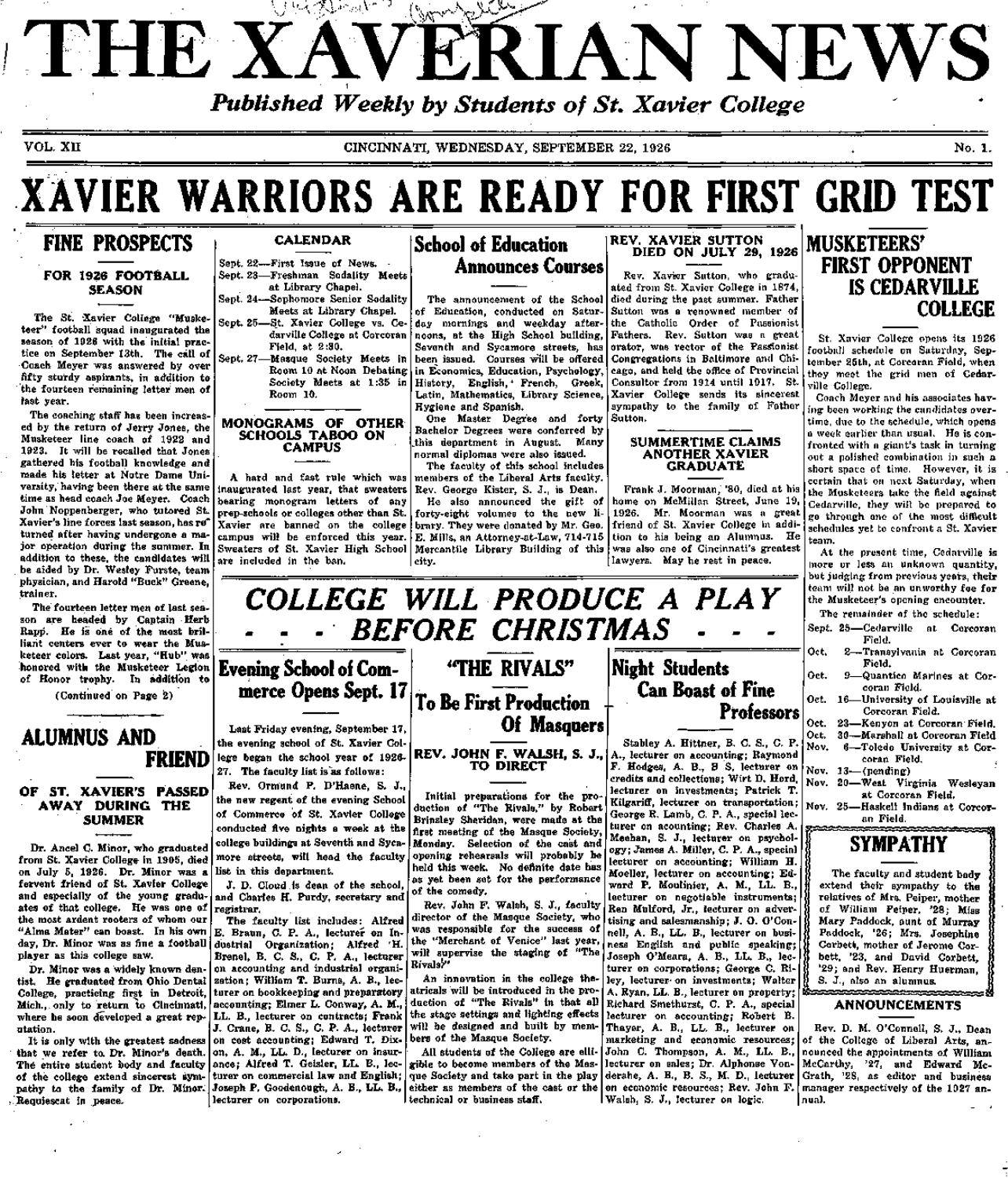## **Football Prospects**

(Continued from page 1)<br>Rapp, there is Mark Schmidt, a guard playing his third season of collegiate football; Carl Steinbicker, a tackle of two years' experience; Joe Kelly, three-letter man, is also playing his last year of college athletics. Kelly held down the fullback position on last year's team. The remaining senior letter man is Paul Gosiger, rangy end on the Musketeer eleven  $of$  1925.

The squad is further strengthened by the return of Buck Wenzel, giant tackle, and Bob King, shifty end. These men were forced from the game in the early part of last season. but they have returned in excellent shape for the hard grind.

The remaining seven letter men are iuniors: Matt Allgeier, halfback; Eddie Burns, halfback; "Ossie" Presto, halfback; while the linesmen are Joe Buerger, Herb Janszen, Spotty Snecht und Mark Scheibert, who has been shifted to line duty because of his towering strength.

In addition to the letter men, Coach Meyer has a flock of promising sophomore material and a number of men from last year's squad. They are: Gordon Nead, "Poke" Manley, Tommy Clines, Johnny Williams, Tom Bunker, and Dan Tehan. The sopho-Bill Hartlage, Tom Daugherty, Jim and Holy Cross in the past. Bolger, Brad Sullivan, Joe Switzlekt, Eddie O'Hara, Joe McGuinn, Ray King, and Ralph Hess.

That Will Please You

Mr. Timothy J. O'Connor, A. B., Holy Cross; A. M. St. Francis College pictured above succeeds Rev. Edward Morgan, S. J., as professor of Chemistry at the College of Liberal Arts. Mr. O'Connor was professor of mores are Frank Swann, "Chip" Cain, chemistry both at St. Francis College

PHONE MAIN 7601





**& MAGAZINE SECTION & HELLO!** 

"Hello, Joe! Howza boy? Gee, but<br>I'm glad to see you."

During the past week, we have heard the above greeting a hundred times and more. It is a season of good cheer and followship and carteonists and would-be comedians to the contrary notwithstanding, to the college man it is good to get back to school. It is aly now that we realize that we have really looked forward to the opening of the year, to the renewal of all those activities, athletic, social and scholastic, which constitute the ollege man's very existance. Whether we admit it or no, we are glad to get back, to moet the crowd, to start things going. And almost in the same breath with

the greetings, come inevitable ques-Ample encouragement to all act the greetings, come inevitable ques-<br>titles: academic, athletic, dramatic, tions. What will the teams do this<br>foremic, literary and social,<br>Operation of this newspaper as the he? What schools Who'll the Prom Committee be? What schools will the college debate? What kind of an Annual? will we have? Who'll make the play? And so on endlessly. All of which really amounts to, "Hello, Xavier, how are you? Gee, but I'm glad to see you! Let's get going!"

That's the idea. Let's get going; everyone doing something for St. Xavier, and all St. Xavier behind every activity and every man. Last small, their libraries are usually small year was one of innovation. This year is one of proof. We can make grows, not only in size but also in or break the new organizations. It's up to us. Let's get going!

 $-E. J. M.$ 

#### PRESENTED TO ARTS **STUDENTS**

RULES

Rev. Daniel M. O'Connell, S. J., Dean of the College of Arts and Seiences, on the morning of September 15, read the college rules to the student body. Father O'Connell also no students take advantage of that advised the students to take advantage of the extra-curricular activities lege and the library become medium of the school. Gambling on the premises, ungentlemenly behavior or impudence are punishable with suspension and dismissal. Students, arrivfor the summer, a half completed ii. ing tardy for class, will be credited with an absence at that perticular class. Credit points and credit hours were explained to those not understanding this system. All were advised of the democratic spirit, so prevalent on the campus, of the familylike union existing between the student body and the faculty, and of the fine precedents, which have been set by former students of the college.

#### SODALITIES CONVENE

The Sodality of the Blessed Virgin Mary, which has always been the most prominent religious society in St. Xavier, held its first meeting last week. The large amount of students made it necessary to form two sections of the Sodality. The seniors, juniors and sophomores comprise one group, while the other section is composed of freshmen. The meeting of the upper sary. We know the students will read classmen was held Friday, September 17, at 11:30, in the Library Chapel, with Rev. J. F. Walsh, S. J., presiding as moderator. The Freshmen convened on Thursday at the same hour and at the same place, with Rev. T. J. Smith, S. J., as moderator.

## **To One Contemplating** "Going To College"

Going to college is not like getting married. There is no drumatic finality, no hard and fast proposition connected with it. Graduating from college has something of the definite. something of achievement about itor at least it used to have. But the piere "going" to college is not at all dramatic since it is not at all definite. It is not a case of going or not going. not a case of belonging or being an outcast for the very simple reason, that in these days of Wholesale Culture. every second man seems to have put in some time at some sort of a college. Matriculation is no longer a mystery; it is a matter of fact. The business of signing one's name on a college register is not half the gesture that the exalted high-school senior fancles it to be. It is not a magic cite that changes the exoteric to the esoteric because it is not at all extraordinary.

In a word, there is no miracle performed upon him who submits himself to a college education. College is not going to give you anything; you must take what you want from college. Or to phrase it in copy-book; style: There is no such thing as a passive student. Do not imagine, therefore, that because you have made up your mind to go to college, it is only a question of time until culture, or at least credits, will come to you. It is highly possible that you will not even get a grasp on Civilization. To begin college is not to begin your education. You will begin educate yourself at college.

· Now I do not propose to discourage anyone from a college education. Personal observation, however, has convinced me that I could do nothing better than smash a few illusions that only hinder one considering college work. I believe great good can! be done by stressing the insignificance of "Starting College." Should aspirants be convinced that the trick is to finish college, a finished product,<br>which the student himself has finished, and not over-estimate the enterance to the course, two great boons would result. Some might be discouraged when they find out that to be enrolled is not to be educated, and so never start, thus helping save the fast-failing prestige of the college man. Others, when their view of the matter is freed from the tints of inaccuracy, would realize the importance of initiative and personal activity and so get down to work immediately; much to their own benefit. They could decide then for themselves. And their decision would not be, whether or not they wished to go to college, but the far more important proposition: What they wished to do when they got to college.  $-W. J. D.$ 

The Higginson Novelty Shop

SCHOOL SUPPLIES<br>Sessenable Cards and Novelties, Gifts,<br>Candiss, Ice Cream, Resders' Library

2714 ERIE AVENUE - HYDE PARK<br>Phone East 1190

Subsectption, \$1.50 a year.<br>Ten sents a copy. Times, Recreation Hall. Canal 4040

Xaverian News

Published on every Wednesday during the

James Quill, 28 Athletics T. D. Glines, 28 Numns<br>James L. Nolan, '26 - 4. 1996), ex<br>Debating<br># 8. Keller, 30 Lenie

Night School<br>Thomas Hohne, '24 Dramatics and Music<br>Frank B. Koester, '28 Literature<br>William Dammarell, '38

Liboral Arts<br>Robert Willmes, '29 - Charles F. Wheeler, '29 Appert whiles, 22 bishes with the centre of the state of the state of the state of the state of the state of the state of the state of the state of the state of the state of the state of the state of the state of the state

**POLICY** Think, Talk and Live St. Xavier.

student voice. **AIM** A co-operative bond between glum-

si, undergraduates and faculty.<br>Fiscement of college loyalty above departmental projection

A nawsy, peppy, optimistic college paper.

A NEW LIBRARY

and poorly stocked; as a college

the type of student it turns out, the

college library is usually a flourish-

ing thing, the rendevous of the en-

this: the size of a college, as com-

pared to other colleges, is propor-

tional with the size of its library. A

large institution of higher thought and

deed, as a rule, is the proud possessor

of a beautiful, well-stocked, and well-

used libraryff a mediocre university

or college may have a beautiful build-

ing and even a large stack room, but

library and as a result both the col-

as compared to other colleges and

brary building stood on our campus;

the other day when we returned, what

a beautiful sight met our eyes: a

large, pretentious building; in fact,

our largest; beautiful, white walls;

wonderfully clean class rooms; a mag-

nificent student chapel, and best of

all the most appropriate reading room

that we have thus far been allowed to

see in our country. Other colleges

may have monstrous affairs called

libraries, with oodles and oodles of

books, but none could be more con-

ducive to study, none will have a bet-

ter stocked library than St. Xavier

College, before a very long time has

Now, to people this library; a beau-

tiful building and lots of books do

not make a library. The faculty has

exhorted the student body to use this

library, which should not be neces-

and write, study and prepare in this

library; if any one fails to visit this

library his class pride and college

spirit are not Xaverian. Therefore,

since you have a college's greatest

Last year when we left St. Xavier's

What we are trying to state is

tire college personnel.

libraries.

passed.

gift, use it.

When colleges and universities are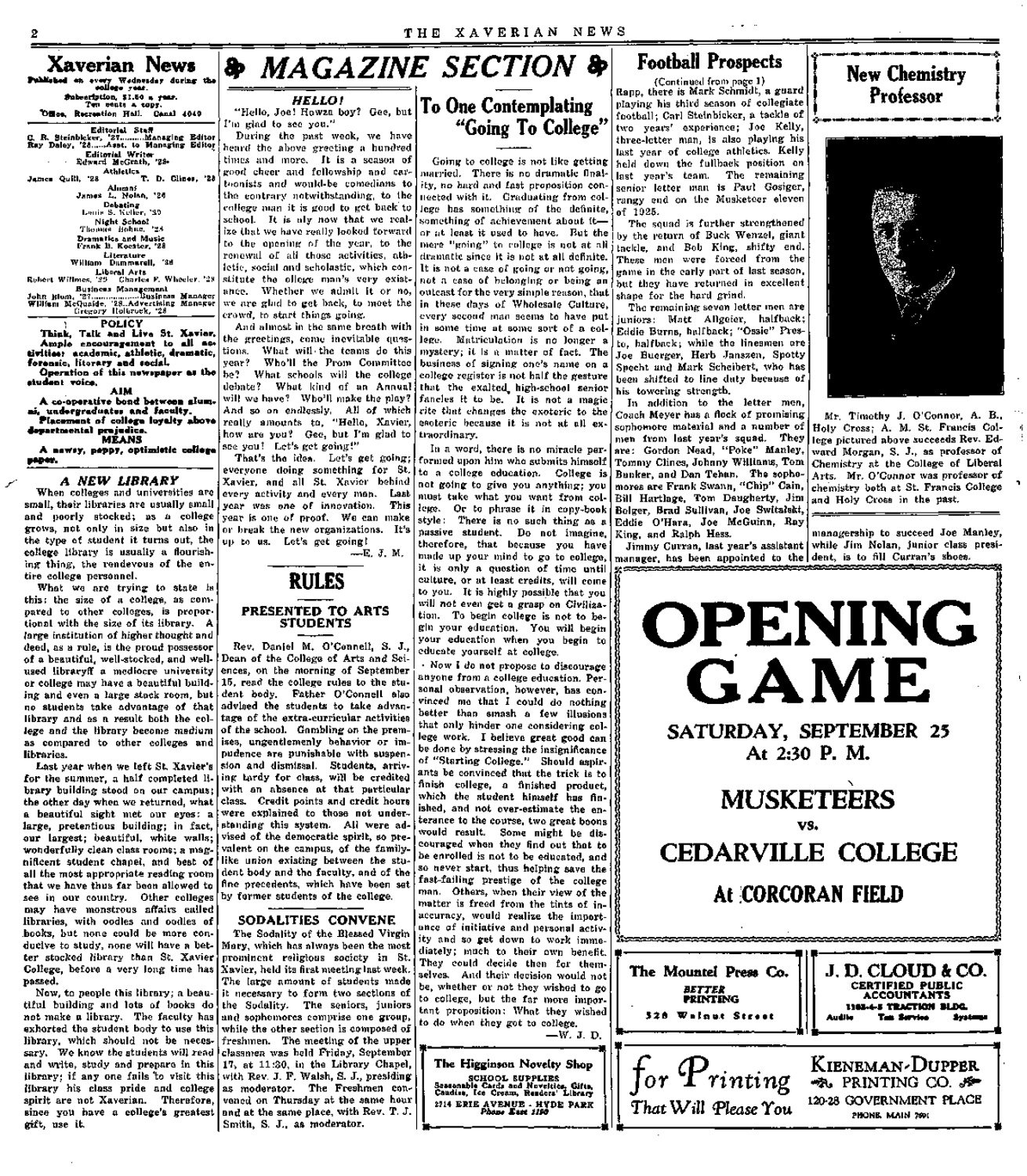## **NOTED WESTERN MENTOR WILL COACH XAVIER HIGH**

## **COACH DAN SAVAGE HAS FINE RECORD**



#### **COACH SAVAGE**

During the summer months " $\dot{X}$ " Hi Athletic authorities, probably seeing the decline suffered in athletics during the past year, scouted far and wide for an athletic pilot, capable of f guiding "X" Hi's destiny in athletics to a successful end and uphold the school's prestige.

Their labors were well rewarded for a capable man in the person of Mr. Daniel Savage was selected. This will not be Mr. Savage's first venture into the field of athletic coaching. For the past four years Mr. Savage has been mentor of the St. Louis University "Billikins",to which position he arose from athletic director at the St. Louis University Hi.

You may judge for yourself Mr. Savage's ability as a football coach from the following scores of the important games of the "Billikins". In 1923, the "Billikins" played a scoreless tie with Missouri, the Missouri Valley Conference champs; and in their final game of the season lost to Notre Dame's "Four Horsemen" by a score of only 13 to 0, after a remarkable fight. In 1924, the "Billikins" stopped "Herb" Wilson, all-American Army half-back, only to be defeated because of Army's larger squad, 17 to 0. In basketball his success has been overwhelmingly great, winning four-fifths of the number of games played.

So it looks pretty certain that Mr. up "X" Hi prestige by bringing home slogan: the Catholic Championship in the three major sports.

## **The Aim**

#### OF THE NEWS

It is an opinion among newspaper men that the public will not read that which is not interesting. That, perhaps, is why the daily sheets print much that is not at all helpful and some matter that is absolutely taw-<br>dry. The Xaverian News will of The Xaverian News will, of course, endeavor to avoid this latter class of news, and will strive to present matter that is helpful and at the same time interesting enough to demand attention. Indeed it is only in this way that the paper can hope to fulfill its end. To be read by every student; to be a convenient means of information about school activities, and a forum for the expression of school thought; to give those who desire it practise in writing for publication; to give you  $-$  all of you  $$ something to be proud of, to work and cheer for, to prove to the world at large that yours is a progressive, alert  $\vert$ first class school—this is the purpose of the Xaverian News. The large and competent staff will endeavor in every way to give you a readable paper; and is confident that with the co-operation of the student body and the

kind guidance of Mr. Bernard J. Muellner, S. J., it will be able to put forth a better, more interesting, and possibly a larger News than ever before.

—Dan O'Brien.

#### **WELCOME HOME**

After a lapse of three months the sound of the bell calls the student from his summer vacation back to the books again. Once more the corridors echo with the laughter and talk of bright-faced, gay youths. There is a great deal of hand-shaking and telling of vacation trips and experiences. Happy groups of four and five pass down the stairs; everybody is in the best of spirits—but—but—

Off in one corner, we espy a meek youth. Yes, you've guessed it — a freshman! He stands there mouth wide open, eyes bulging from their sockets, drinking in everything that ally assigned reporters. goes on. It is something new to him; .^something he has never seen or experienced before. Now he believes the things which he read in that great classic: "Dick Merriwell at Yale."

Freshmen, you no longer are members of the grammar school. You have passed that stage and have now come to that wonderful institution "where $\vert$ men are men and freshmen taught to be themselves." Have courage! In a few days all this strangeness will have passed and you will be fullfledged members of St. Xavier.

Savage with an even break will keep 1926-1927 a success. Remember the This, the ninety-fifth anniversary of the history of St. Xavier, is destined to be the best socially, scholastically ,and athletically. Therefore, the co-operation of everyone in the building is supposed to be a wholehearted interest to make this year of

> "Think, Talk, and Live St. Xavier." —John T. Anton.

## **Large Freshman Classes Swell Registration**

By far the largest in years is the jiresent enrollment of ambitious students who havo invaded our classrooms. No less than six hundred boys are, plugging away at their studios. The school is crowded with "green" freshmen whose vast number requires six class-rooms. Somo pessimistic seniors have practically despaired of the mental possibilities of the present Freshman class, but others more optomistic have not yet given the "Freshios" up as hopeless.

Our old students, no doubt, have noticed tho several improvements which have been made since last June. The Physics and Chemistry courses have been benefitted greatly by the wealth of apparatus and material that has been placed in the laboratories.

—Art. Linz.

## **NEWS STAFF CHOSEN**

At a meeting last Wednesday, Dan O'Brien was made editor of the High School department of The News. He will be assisted by the following staff editors: Arthur Linz, Norbert Mairose, Louis Feldhaus, Bernard Burke, John Brennan, John Anton, Daniel Tobin, William Scanlon, Thomas Insco, Frank Phelan, John Healy and Francis Brearton. Other members of the staff and their duties are : Artist, Dan Tobin; headlines, Lawrence Dupree and Arthur Scherer; make-up, Bob Schmidt; proof-readers, Robert Dapper, Francis Herzog, August Fath and Paul Hilbert; copy, John Anton, Louis Feldhaus, George Rooney, Frank Burns, and Harry Wittee; circulation, Arthur Linz, Edward Brueggeman, Joseph Van De Ryt, and Paul Desmond. The various department editors are: Sports, Scanlon, Tobin and Phelan; Sodalities, Brennan and Brearton; Activity Cup, Mairose; Schloastic, Dapper, Dressman and Rooney; Music, Insco and Anton; Elocution, Dramatics and Debating, Linz, Earls and Insco; Interview, Features, and Visitors will be taken care of by Editor O'Brien and speci-

The class representatives are: Fourth Year, Linz, Mairose, Walters, and Dressman; Third Year, Brueggeman, Ostholtoff, Scherer and Anton; Second Year, Glenn, Landenwitsch, Thornbury, Reitz, Hosty and Brietter.

A new feature of the High School section is the complete organization of the staff under exclusive student management. Weekly meetings will be held by the editors to discuss the previous issue, to devise means of improving the High School page, and to distribute assignments. Literary articles and news squibs will be accepted from any students and will be very welcome.



۴.

**JiEljK-**

*Funeral Home*  22 WEST NINTH STREET

**Jno.J. Gilligan & Son** 

### **LARGE FACULTY FOR HIGH SCHOOL**

## FOR COMING TERM

**Staff of Professors** 

At St. Xavier High classes were formed on September 7th, and fulltime class days commenced September 13th. Several changes were made in the faculty of the High School, which is as follows:

Rev. Hubert F. Brockman, S. J., A. M., LL. D., president; Rev. John A. Weiand, S. J., A. M., principal and prefect of studies; William T. Burns, A. B., assistant principal and instructor in latin; Francis A. Arlinghaus, A. B., instructor in mathematics; Edward L. Colnon, S. J., A. M., librarihn and instructor in classics and religion; Rev. Ormund P. D'Haene, S. J., A. M., instructor in Classics and religion; Rev. Eugene J. Daly, S. J., A. M., instructor in mathematics and religion; John H. Doerger, A .B., instructor in Latin, English and debating; Rev. Joseph P. Francis, S. J., chaplain; Thomas A. Gallagher, A. B., LL. B., instructor in Geometry and civics; James P. Glenn, A. B., instructor in English and history; Rev. | mei<sup>c</sup>hours. Bernard A. Horn, S. J., A. M., instructor in classics and religion; Joseph F. Kowalewski, A. M., instructor in chemistry and mathematics; Rev. George J. Leahy, S. J., A. M., instructor in classics and religion; Ladislaus A. Majerowski, S. J., A. M., instructor in Latin and mathematics; Nicholas H. Mann, S. J., A. M., instructor in Latin, mathematics and religion; August Meulemans, A. M., instructor in physics; J. Harry Moore, A. B., instructor in Latin, history and English; Charles E. Murray, A. B., M. D., attending physician; James J. O'Brien, A. B., instructor in Latin Ph. B., instructor in mathematics and instructor in English and history; John E. Reardon, S. J., A. M., instructor in Latin, history and religion; Edward C. Roth, A. B., instructor in English, public speaking, debating and director dramatics; D. J. Savage, A. B., athletic director, instructor in Latin and mathematics; Rev. Raymond B. Walsh, S. J., A. M., instructor in classics and religion; Joseph

Lowe and Campbell *Athletic Goodi Company*  **717 SYCAMORE ST.** 

The Leibold Farrell Bldg. Co.

> **RESIDENCE BUILDING GENERAL CONTRACTING**

**Schmidt BuUdiac Mk u d Mal>** 

## **OFF AGAIN!**

The first football meeting was held on Monday, 13th, in the law library. .Miout eighty ambitious, loyal sons of St. Xavier's reported to meet the new coach, Mr. Dan. Savage, and learn the plan of campaign for the coming season. Much apiilausc answered the announcement of tho athletic director, Mr. N. H. Mann, S. J., about an early quitting hour. Mr. Savage's training rules impressed the earnest players and possibly shunned away a few who would not keep in shape. So we hope that old St, X. is off on one of her best seasons under Mr. Savage's capable guidance.

-Tom Insco.

#### CHANGE OF SCHEDULE

Due to the continuance of Daylight Saving Time throughout the winter, the schedule of St. Xavier High has been changed, as it was feared that either tho students or their families would be inconvenienced by the for-

Tho schedule for the present is as follows:

9:00 A. M.—Holy Mass. 9:30 A.M.—Class.

10:20 A. M.—Recess.

12:20 P.M.—Lunch.

12:45 P.M.—Class. 2 :30 P. M.—Dismissal.

—George Rooney.

### **HIGH WARRIOR** READY

and English; Charles E. O'Connor, team we will have this year. We are English; Murray G. Paddock, A. B., the leadership of Bob Egbers, will Football practise has started, and everyone is wondering what kind of quite certain that the team, under give their opponents some real St. Xavier fight.

—Dan Tobin.



—L. A. Feldhaus, '28.

Telephone, Canul 4463 **E. A. MCCARTHY**  *Carpenter and Builder*  Remodeling a Specialty

705 Broadway, Cincinnati, O.

*m-*

Shultz-Gosiger Co.

**-s<i**